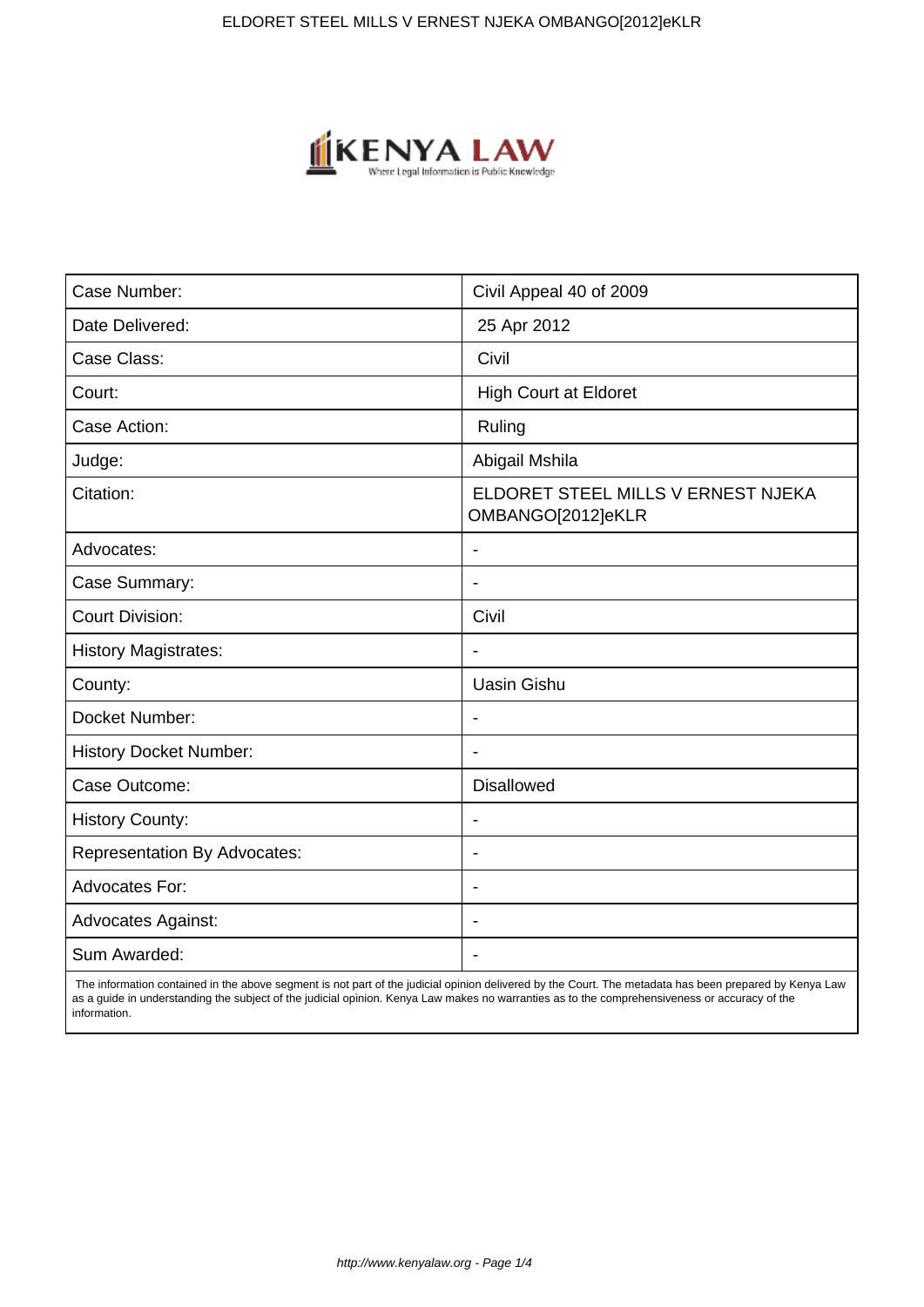## **REPUBLIC OF KENYA**

## **IN THE HIGH COURT OF KENYA**

# **AT ELDORET**

### **CIVIL APPEAL 40 OF 2009**

**ELDORET STEEL MILLS……....…………………………...APPELLANT**

# **VERSUS**

**ERNEST NJEKA OMBANGO……………………………...RESPONDENT**

# **RULING:**

 The application is brought under Order 22 Rules 86 (11) and 87 of the Civil Procedure Rules and Sections 3A and 51 of the Civil Procedure Act. The application is supported by the affidavit of **Navider Sirgh Lochab** made on the 18<sup>th</sup> March, 2011.

The application arises from the Ruling delivered on the  $30<sup>th</sup>$  December, 2010 which declared the execution process in CMCC 1100/99 a nullity. The decree that was being executed was over one year old and the execution process was declared a nullity ab-initio and the public auction and sale carried out on the 14<sup>th</sup> December 2010 was also declared a nullity and the same was set aside. The attached motor vehicle registration number KAS 009Q it was ordered be released and returned to the Applicant, herein.

 The Applicant avers that when the Ruling was read in open court the auctioneer was present in court and was therefore aware of the order.

 The Applicant further averred that the auctioneer in complete disobedience of the court order has failed to return the vehicle.

 The Applicant's prayers are that a Notice to Show Cause should issue against the Respondent and auctioneer to show cause why they should not be committed to civil jail for having not complied with the order.

The Appellant further prays for the production and release of the vehicle KAS 009Q.

The Applicant also prayed for the auctioneer to bear the costs of the application.

 The application as opposed by Learned Counsel Mr. Miyienda for the Respondent. The Respondent deponed that the sale took place on the 14<sup>th</sup> December, 2010 long before the delivery of the ruling and that the purchaser was a bona fide purchaser for value.

 The Applicant, the party that was aggrieved had a remedy in filing suit and to claim for damages. Counsel urged the court to disallow the application as it was not merited under Order 22 Rules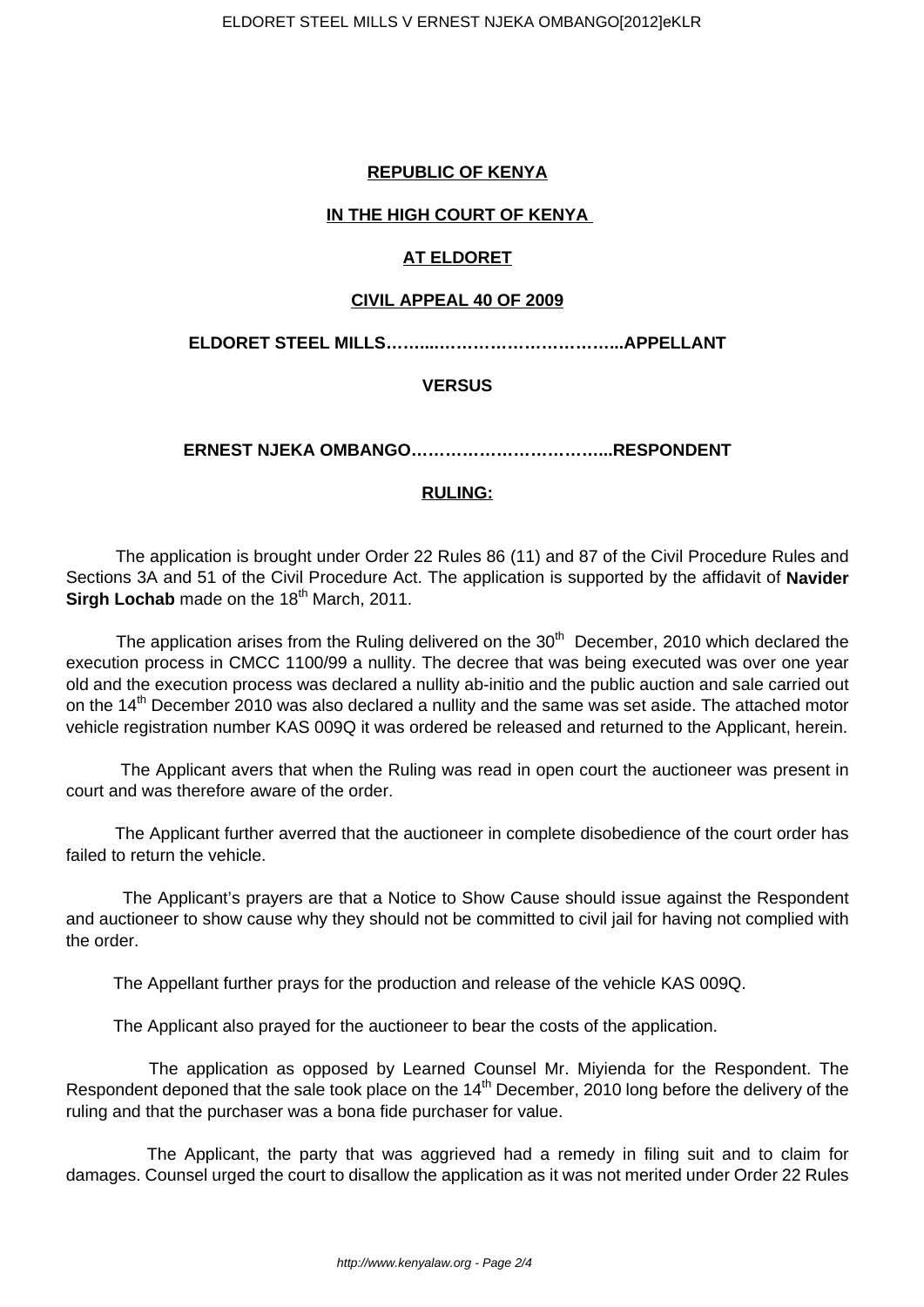64 and 65. The Respondent prayed for costs.

 The application was also opposed by Mr. Momanyi, Counsel representing the auctioneer. Counsel submitted that the Applicant had not brought a proper application before court. That the Applicant should have proceeded under the Judicature Act to proceed on an application for contempt of court.

 Counsel argued that the auctioneer was not in court on the date the ruling was delivered and only became aware of the order when the application was served upon him.

The auctioneer averred that the vehicle was no longer in his custody as the same had been sold.

 His prayer was that the application was incompetent in its current form and was not meritorious and should be dismissed with costs.

 After hearing the arguments of Counsel for the Applicant and both Counsel for the Respondent and the auctioneer the court finds that the only issue for determination is the Order of  $30<sup>th</sup>$  December 2010.

 The court found that the decree that was executed was over one (1) year and the court correctly found that after one year a Notice to Show Cause must issue and that no such notice was issued to the Applicant before the date of the execution and sale. The sale was also a nullity as the person who conducted the public auction was not a licenced auctioneer. The court then set aside the sale of  $14<sup>th</sup>$ December 2011 and ordered the release of the motor vehicle forthwith.

To date the Respondent nor the auctioneer have not returned or released the said vehicle.

That is why the Applicant is now before this court with the current application.

The Applicant is seeking the courts assistance in enforcing the order of  $30<sup>th</sup>$  December 2010 for the return of the vehicle which the auctioneer has failed to comply with.

 For orders for contempt and committal there is a proper methodology that must be followed, which I am sure Learned Counsel for the Applicant is fully acquainted with. This court finds that the Applicant is trying to circumvent the said procedure and process.

 The Applicant also has other remedies at hand which are to retake the motor vehicle without action or institute legal proceedings for the production, return and delivery of the said motor vehicle.

 The Applicant can also sue for wrongful interference and seek special damages, general damages, punitive damages and exemplary damages. Refer to the cases of:

# **(1) LEAH GACHER –VS- BBK e KLR (2005)**

# **(2) SATWANT SINGH DHANJAL & 2 OTHERS –VS- KRA HCC NO. 1610 OF 2001** Emukule J.

 These cases outline all the remedies available to the aggrieved party whose property has been wrongfully seized and sold by public auction.

 For the reasons stated above the court finds that the Applicant does not merit the prayers sought as there is a proper procedure that needs to be followed. The application is disallowed. Each party to